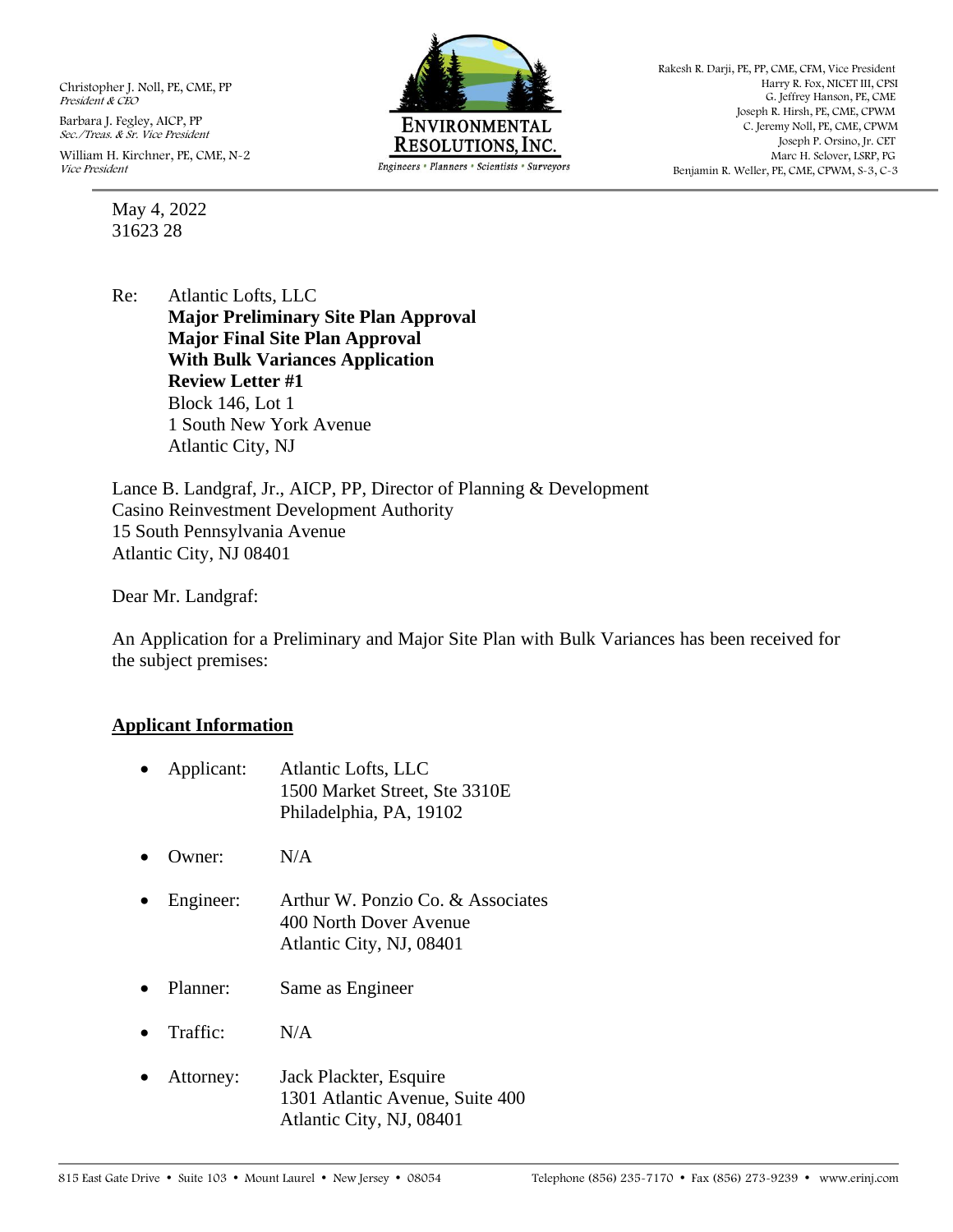31623 28 – Atlantic Lofts, LLC - Review #1 May 4, 2022 Casino Reinvestment Development Authority Page 2 of 6

• Architect: Thomas Sykes, AIA 1020 Atlantic Avenue Atlantic City, NJ, 08401

# **Documents Submitted**

- 1. City of Atlantic City Land Use Application March 11, 2022.
- 2. SOSH Architect Plans consisting of ten (10) sheets dated March 8, 2022.
- 3. Property Survey / Site Development Plan consisting of one (1) sheet dated March 8, 2022, prepared by Arthur W. Ponzio Co. & Associates.
- 4. Application Rider.
- 5. One copy of check payable to the Casino reinvestment Development Authority for Application Fees in the total amount of \$900.00.
- 6. One copy of check payable to the Casino reinvestment Development Authority for Escrow Deposit in the total amount of \$4,840.00.

# **Completeness Review**

We have reviewed the Application for completeness, and it appears that the Applicant has not submitted the following checklist items, which are applicable:

- 1. NJ CRDA City of Atlantic City Major Preliminary Site Plan Checklist (Form #6).
- 2. NJ CRDA City of Atlantic City Major Preliminary Site Plan Checklist (Form #7).
- 3. NJ CRDA City of Atlantic City "c" Variance Checklist (Form #12).

We have no objection to the Application being deemed complete, provided that the Applicant submit the omitted checklist items (or obtain submission waivers for same) and that the information requested in this letter is submitted or addressed via testimony and that the Applicant also provide Proof of Taxes Paid, Certified 200-foot list of property owners, and a signed and notarized Owner's certification:

### **Technical Review #1**

The following comments are offered: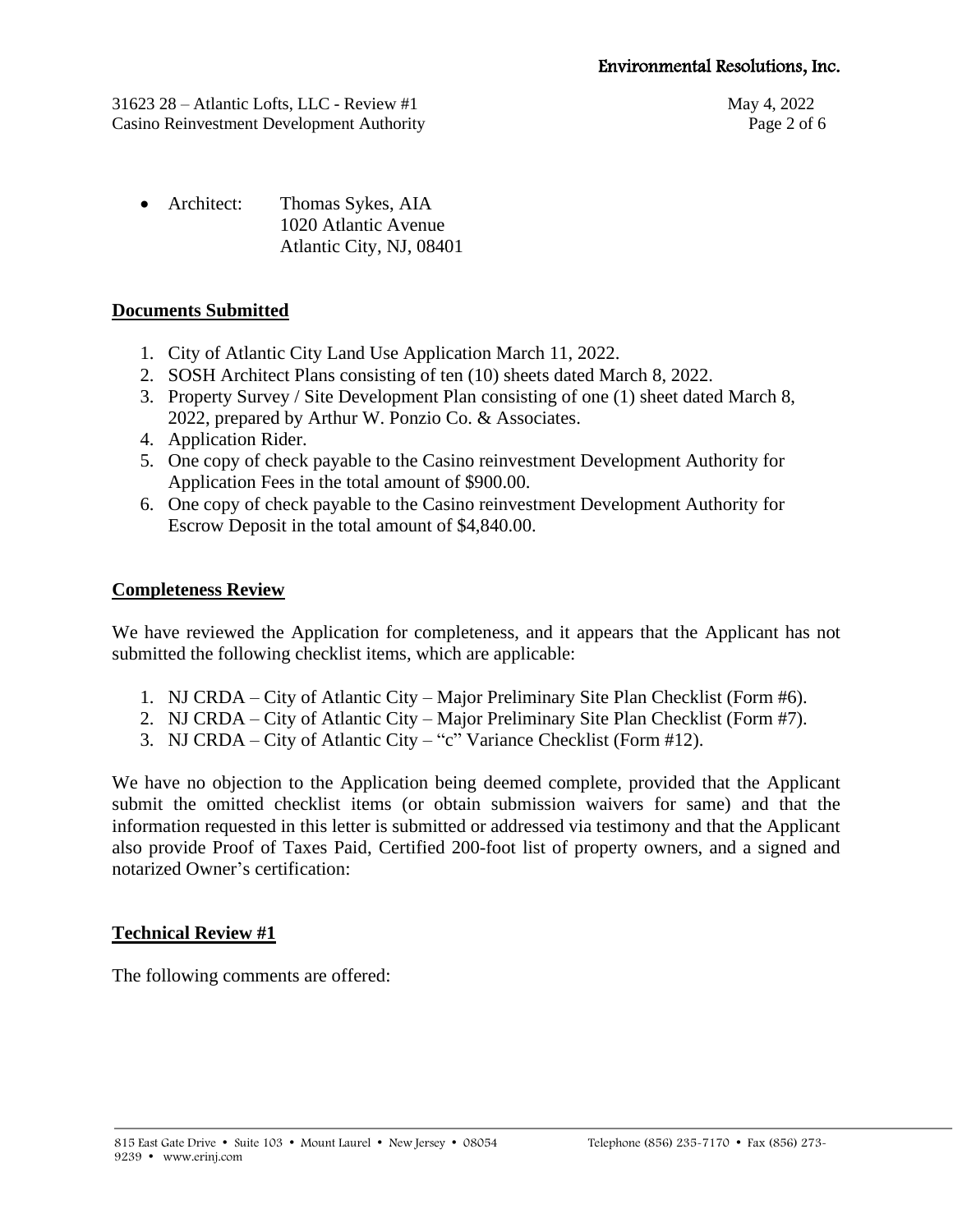31623 28 – Atlantic Lofts, LLC - Review #1 May 4, 2022 Casino Reinvestment Development Authority Page 3 of 6

### **A. Project Description and Background**

The proposed site is in the Central Business Zoning District (CBD) and is bounded by South New York Avenue and Atlantic Avenue. The property is improved with an existing building with no parking or loading areas on site. The existing building consists of commercial stores and office uses on the first floor and office uses on floors two through eight. The Applicant proposes to convert the commercial office spaces on floors two through eight to 56 residential units and maintain the 2,741 SF of retail / office use at ground level. All existing pedestrian surfaces are to be made ADA compliant as part of the proposed development.

### **B. Bulk Variance Review**

- 1. Section  $19:66-5.12(a)1(iv)(1)$  of the Land Development Rules permits a maximum building height of 65 feet where 101.1 feet is existing / proposed. We note that this is a pre-existing, non-conforming bulk condition that will not be exacerbated by the proposed development.
- 2. Section  $19:66-5.12(a)(1)(iv)(4)$  of the Land Development Rules requires a minimum lot width of 50 feet where 48.67 feet is provided. We note that this is a pre-existing, non-conforming bulk condition that will not be exacerbated by the proposed development.
- 3. Section  $19:66-5.12(a)(1)(iv)(5)$  of the Land Development Rules requires a minimum lot frontage of 50 feet where 48.67 feet is provided. We note that this is a preexisting, non-conforming bulk condition that will not be exacerbated by the proposed development.
- 4. Section  $19:66-5.12(a)(1)(iv)(6)$  of the Land Development Rules permits a maximum building coverage of 30% where 100% is existing / proposed. We note that this is a pre-existing, non-conforming bulk condition that will not be exacerbated by the proposed development.
- 5. Section 19:66-5.12(a)(1)(iv)(7) of the Land Development Rules permits a maximum impervious coverage of 80% where 100% is existing / proposed. We note that this is a pre-existing, non-conforming bulk condition that will not be exacerbated by the proposed development.
- 6. Section  $19:66-5.12(a)(1)(iv)(8)$  of the Land Development Rules requires a minimum front yard setback of 5 feet where 0 feet is provided. We note that this is a preexisting, non-conforming bulk condition that will not be exacerbated by the proposed development.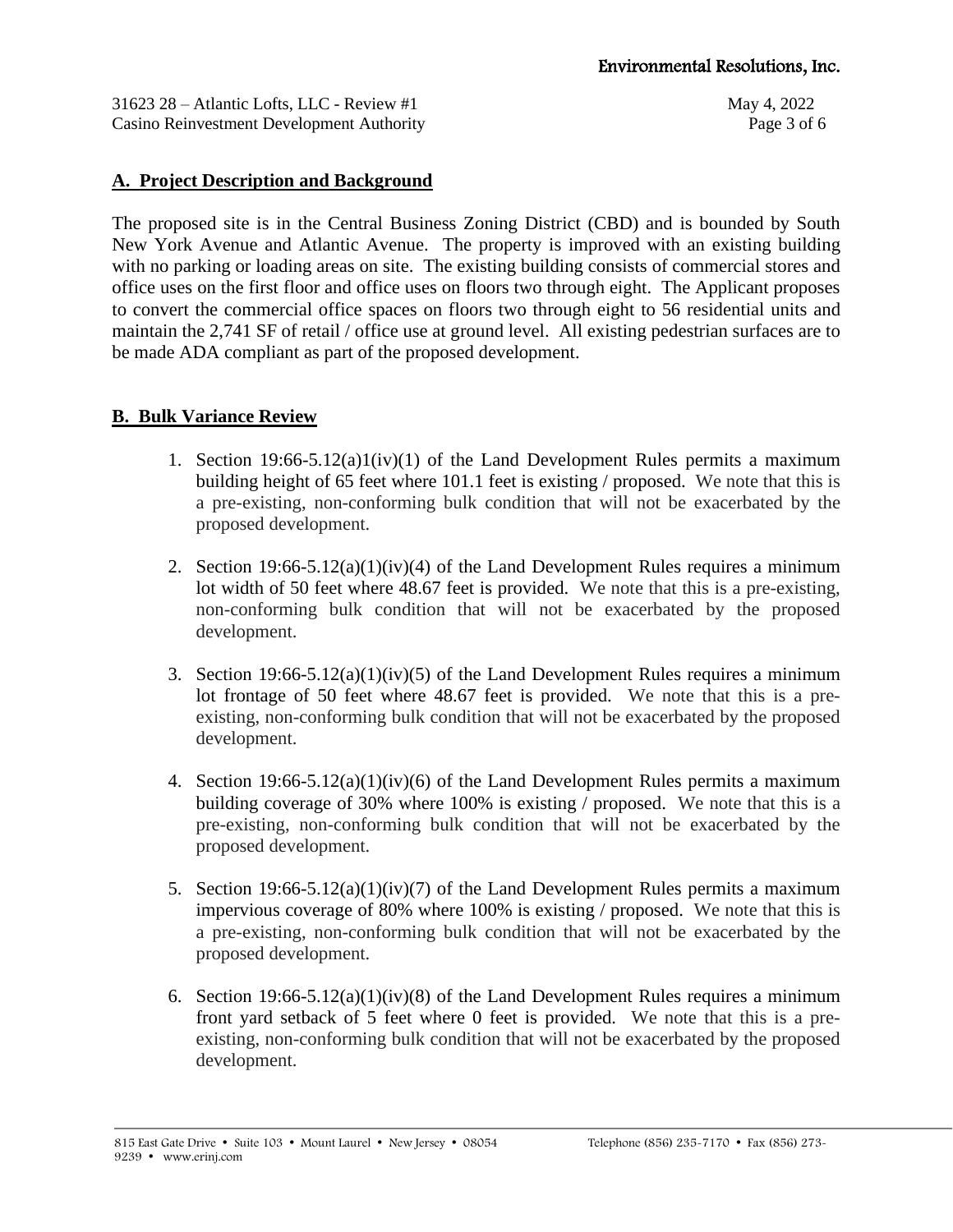31623 28 – Atlantic Lofts, LLC - Review #1 May 4, 2022 Casino Reinvestment Development Authority Page 4 of 6

- 7. Section 19:66-5.12(a)(1)(iv)(13) of the Land Development Rules permits a maximum dwelling density (dwelling units per acre) of 25 DU/A where 334.1 DU/A is proposed. Consequently, a d(5) use variance is required. For use variances it is the Applicant's burden of proof to present "positive" and "negative" criteria to justify the variance. The Applicant must prove to the satisfaction of the Board that there are "special reasons" to exercise its jurisdiction to grant the requested relief, demonstrating that the site is particularly suited to the proposed use and that the proposal will advance the purposes of the Municipal Land Use Law and the Zoning Ordinance (POSITIVE). Additionally, the Applicant must show that the variance can be granted without substantial detriment to the public good and that the variance will not substantially impair the intent and purpose of the zone plan and zoning ordinances (NEGATIVE).
- 8. Section 19:66-7.3(a) of the Land Development Rules requires a minimum number of loading spaces per this chapter no loading spaces are provided. We defer to the CRDA's Attorney on whether a bulk variance is required for this pre-existing, nonconforming condition considering the proposed use change.
- 9. Section 19:66-7.6(a) of the Land Development Rules requires that a landscape plan be submitted with all applications for new construction, additions, and site improvements. We defer to the CRDA's Attorney on whether a bulk variance is required for this pre-existing, non-conforming bulk condition that will not be affected by the proposed development.
- 10. With respect to Item Nos. 1 and 9, for "c" variances the applicant must demonstrate that the strict application of the zoning regulations to the property create a hardship or result in exceptional practical difficulties by reason of the exceptional shape of the property or the exceptional topographic conditions uniquely affecting the property.

### **C. Site Plan Review**

- 1. The Applicant should provide testimony if the residential entrance is to be lighted. If so, the proposed lighting levels (i.e. isolux information) should be illustrated on the Site Plans for the sidewalk / pedestrian travel areas.
- 2. The Applicant shall provide testimony on the proposed method for handling of trash and recycling.
- 3. The Applicant does not propose any on site residential parking. A de minimis exemption to the Residential Site Improvement Standards (RSIS) is required.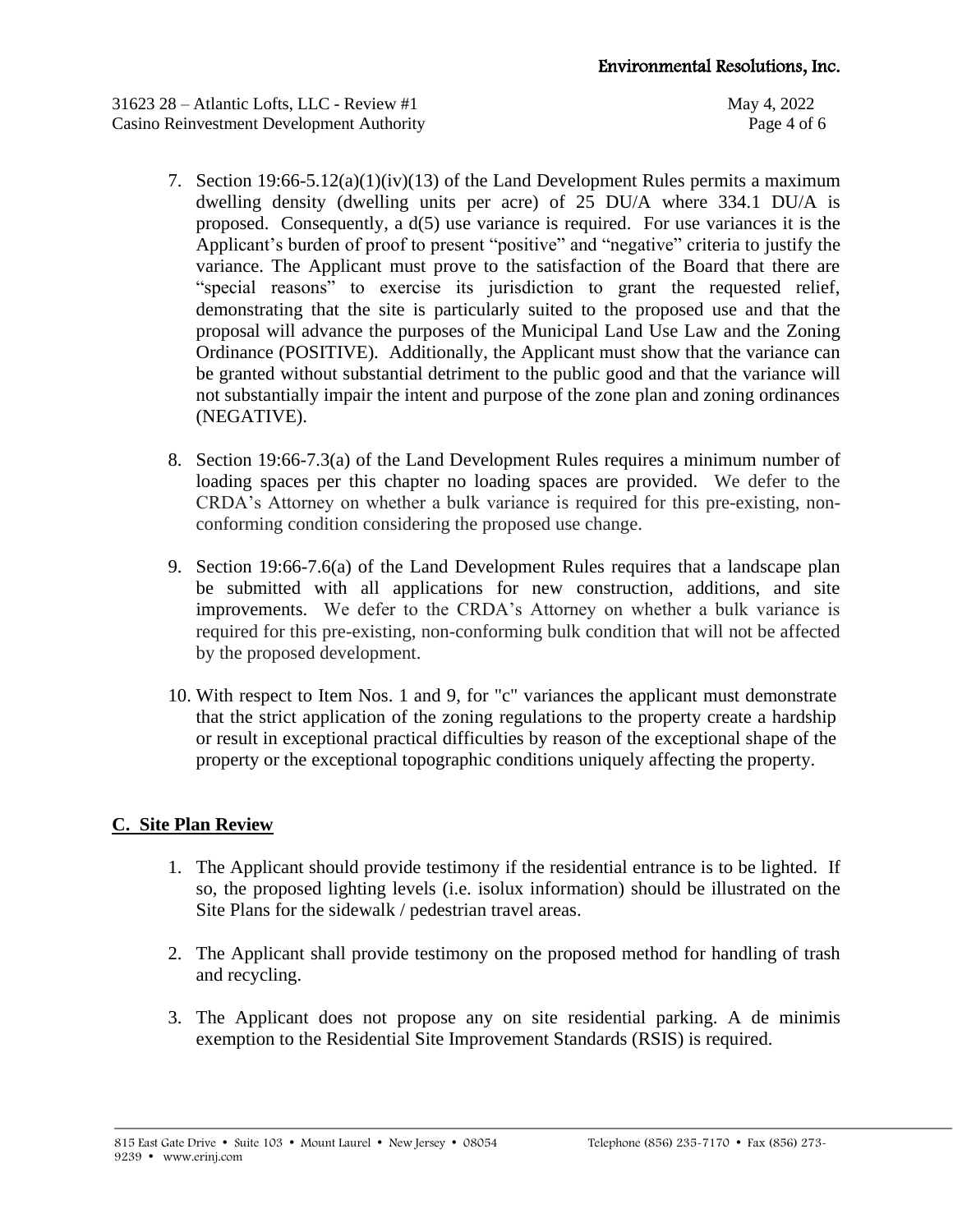31623 28 – Atlantic Lofts, LLC - Review #1 May 4, 2022 Casino Reinvestment Development Authority Page 5 of 6

- 4. The Applicant shall provide testimony and/or supplemental information as to any proposed signage at the site. All proposed signage shall conform to CRDA Rules or a bulk variance will be required.
- 5. The Applicant shall provide testimony regarding any proposed changes to the existing uses for the 2,741 SF of ground level space.
- 6. The signage for the existing storefronts does not appear to comply with Section 19:66-5.7 of the CRDA Rules. We recommend that any approval granted be conditioned upon any existing or proposed commercial units complying with the signage regulations.

### **D. Site Photographs**



Photo 1 – Site View looking Southeast